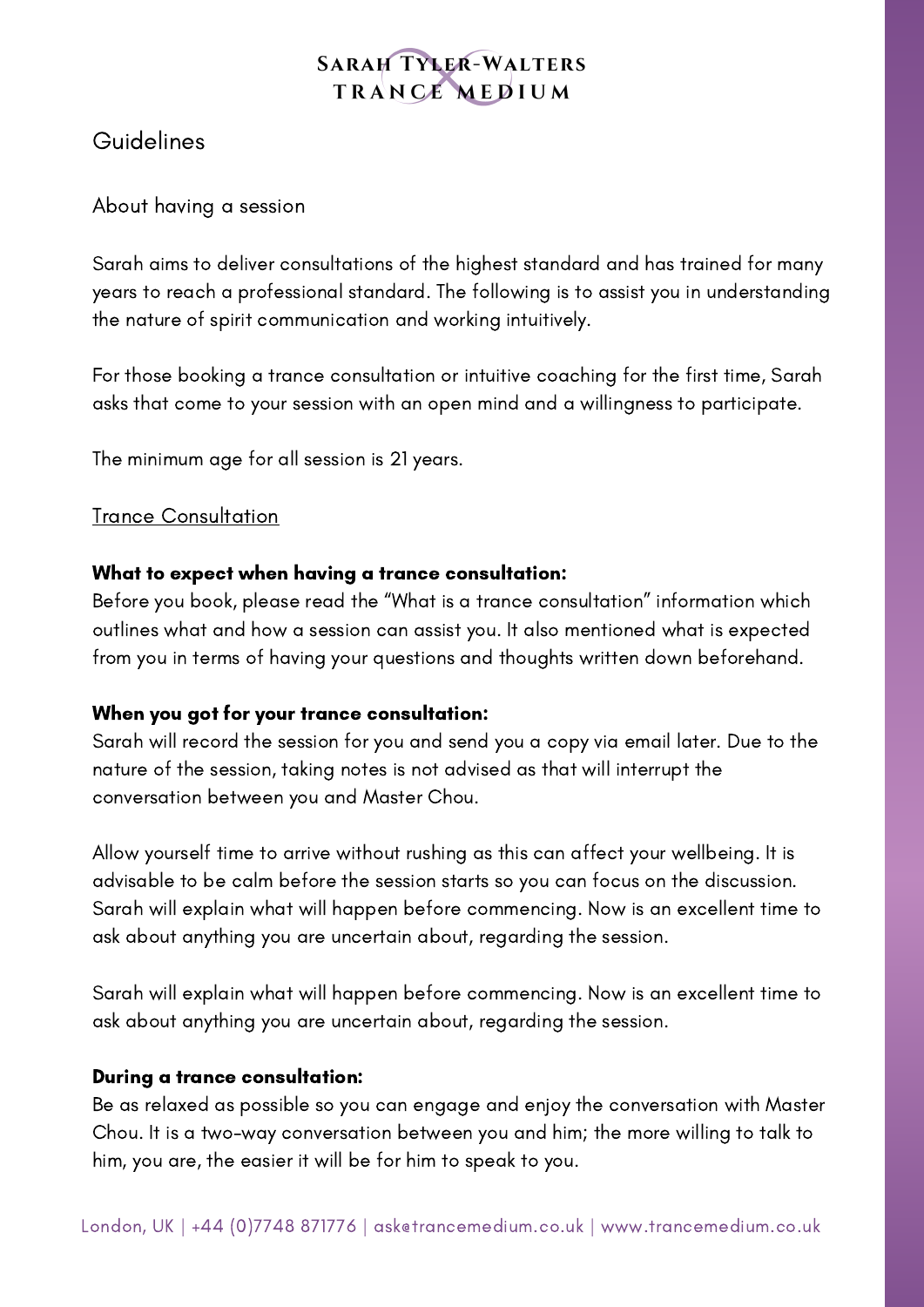Try not to have too many expectations about what will be said as this can create a block or resistance to hearing (being told) what you need.

All communication with Spirit is an experiment and results can not be guaranteed. Likewise, you may not be in the right place for the conversation at that time. If you feel uncomfortable or that the connection is not working you may end the session within the first 15 minutes and receive a full refund without question. [see our terms]

## After the trance consultation:

Sarah will send the recording to you via email within seven days unless she states otherwise. Due to the nature of a trance consultation, having another session is not dependant on time but need. If you have more questions and want to continue the conversation, contact Sarah about making another appointment. However, we do recommend waiting until after you have received the recording and had the chance to review it. Often there is more content than you remember, and he had dealt with your outstanding questions.

## **Intuitive Coaching**

#### What to expect during an intuitive coaching session:

Before you book, please read the "What is an intuitive coaching session" information which outlines how a session can assist you.

#### When you go for an intuitive coaching session:

Sarah will not record the session. However, you can record the audio if you wish. Bringing a notepad and pen is recommended so you can make notes and jot down any further steps Sarah recommends.

Allow yourself time to arrive without rushing as this can affect your wellbeing. It is advisable to calm before the session starts so you can focus on the discussion.

#### During an intuitive coaching session:

Sarah will start by asking what she can help. Any previous discussion can now be elaborated. The session may include insight and explanations of the experiences you have had. Instruction and guidance about Spirit and Spirituality or looking at your energy system and what help might be needed to rebalance and align the aura. Sarah may offer Spiritual healing and assistance with grounding.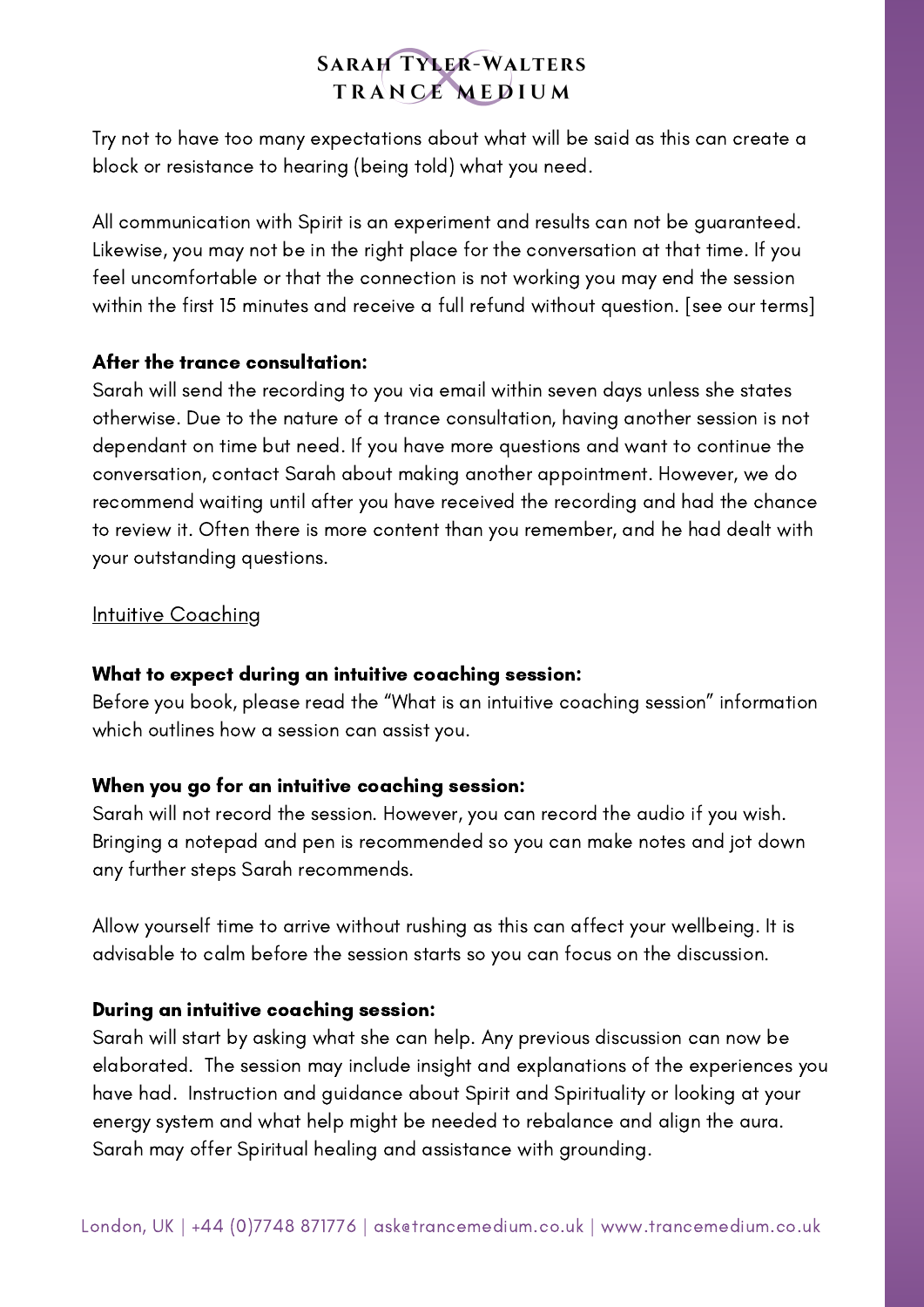If you feel the connection with Sarah is not working, you may end the session within the first 15 minutes and receive a full refund without question. [see our terms]

#### After the intuitive coaching session:

Depending on what you have come to discuss, Sarah may give you steps to follow at home. Alternatively, you may review the need for more sessions and an idea of how many and how often will be discussed.

Sarah prefers clients to go away and think about it before booking. To allow you time to process the information already shared and to ensure you feel working with Sarah is right you, now. Once you are confident, you can contact her to schedule the next appointment.

## 1-2-1 Teaching

#### What to expect during a teaching session:

Before you book, please read the "What is a teaching session" information which outlines what Sarah can teach you.

#### When you go for a teaching session:

Sarah will not record the session, but you allowed to record the audio if you wish. Bringing a notepad and pen is recommended so you can make notes and jot down any further steps Sarah recommends.

Allow yourself time to arrive without rushing as this can affect your wellbeing. It is advisable to calm before the session starts so you can focus on the training.

#### During a teaching session:

Sarah will start by asking what you wish to learn. If this has been discussed before, you can now elaborate. The session is bespoke to you and what you want to cover. The teaching may include connecting to your Spirit Guides, improving your mental or trance mediumship or developing Spirit writing, for example.

If you feel the connection with Sarah is not working, you may end the session within the first 15 minutes and receive a full refund without question. [see our terms]